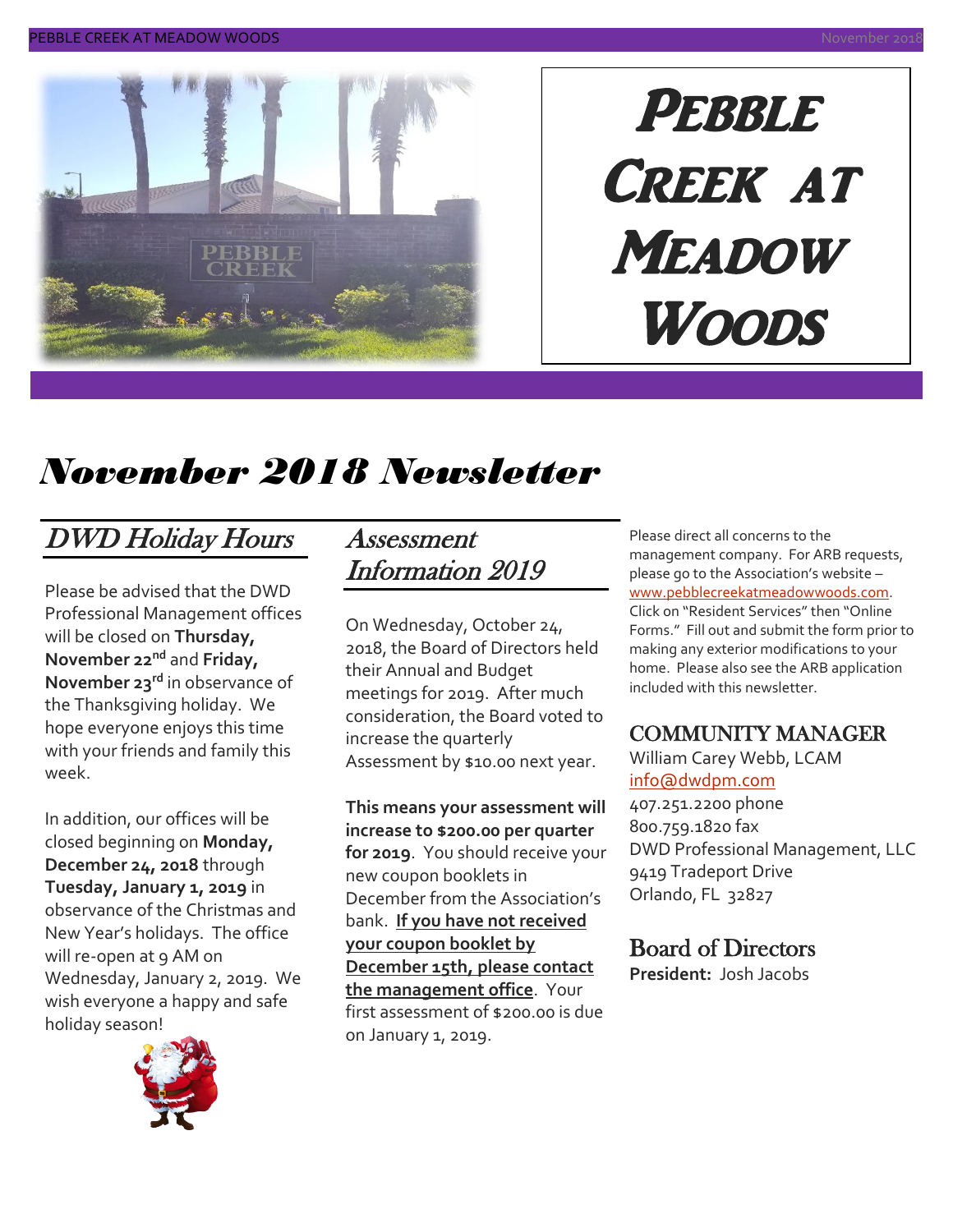#### Parking Regulations

If your vehicle is parked on the street at night in the community, your car may be towed. Per the rules and regulations of our community, all vehicles must be parked in your garage or driveway at night. If a vehicle is parked on the street between the hours of 12 AM – 6 AM, it may be towed **without warning at the owner's expense**.

**If you are planning a special event or party**, and you will have guests parked in the street from 12 AM – 6 AM, please contact the management office to make arrangements **at least 24 hours in advance** so we may inform the towing company and so we have time for you to pick up parking permits from the management office. Please be aware that the maximum number of vehicles permitted is 10.

If your vehicle or a vehicle of a guest is towed due to a violation of the parking rules and regulations, you should **contact the towing company to resolve the situation**. *Do not call DWD Professional Management regarding a towing issue*. The Board has not authorized the management company to make ANY exceptions to the parking rules and regulations. If you do not follow these parking rules, you will be towed **at your own expense** and **will not be reimbursed for any reason**.

Please be advised that the towing company, **Universal Towing and Recovery**, has moved from their previous location. The towing company's contact information is as follows: **Universal Towing and Recovery, 407-816- 0102, 206 6th Street, Lot 300 Orlando, Florida 32824.**

## Please Pick-Up After Your Pets

We understand that many of the residents in our community are pet owners. Owning a pet is a wonderful experience for the "parent" and it brings many joys to you as well. However, having a 4-legged addition to your family also brings many responsibilities.

If your new bundle of joy happens to be a dog, then one of the responsibilities is picking up after your pet. When you live in a community you cannot just let your dog out and then close the door. **Your pet must be on a leash at all times, and any pet waste MUST be picked up and disposed in a waste receptacle**. This is not only a community rule; it is an Orange County ordinance as well.

Dog waste is a hazardous substance and causes damage to grass and may spread illnesses to others. Thank you for your understanding and cooperation in this matter.

### Reporting Street Light Outages

If you notice a street light out on your street, please call Duke Energy at 407-629-1010 to report the street name or section where the light is located. You may also visit the following website to report the outage: [https://www.duke-energy.com/customer-service/request-light-repair.](https://www.duke-energy.com/customer-service/request-light-repair) Please contact the management office if you need assistance or if you have any questions.

## Off-Duty Sheriff's Deputy Patrols and Suspicious Activity

Your community is patrolled several days per month by an off-duty Orange County Sheriff's Deputy. The deputy is on patrol to spot suspicious activity, to help enforce traffic laws, and to help the people in communities we manage in Meadow Woods. If you see the deputy on patrol, and if you have noticed any suspicious activity, please stop the deputy and talk with him regarding your concerns. You should also call the Orange County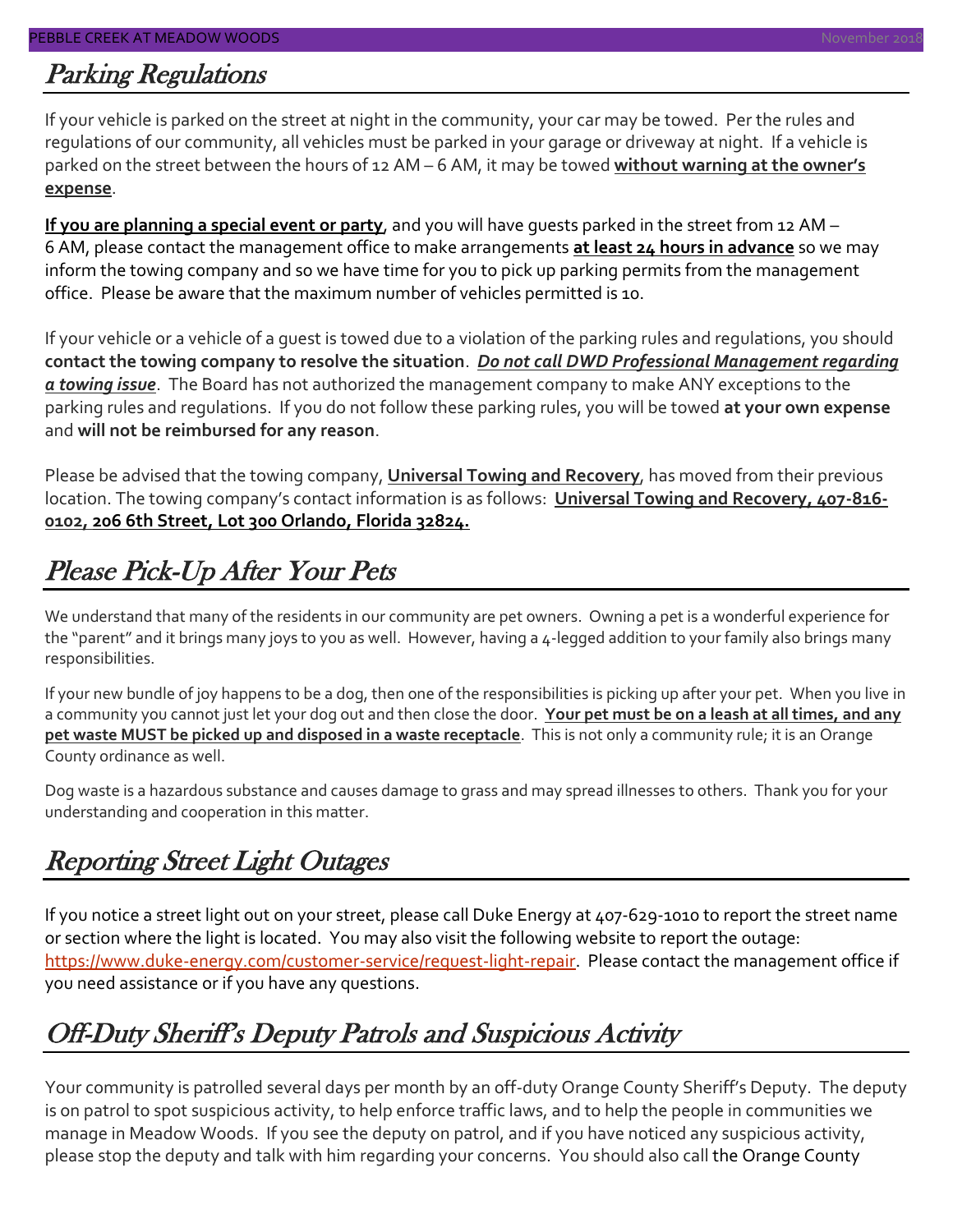Sheriff's Department at (407) 836-4357 to report suspicious or criminal activities. **The Sheriff's Department is the only organization charged with the protection of your property, and they are the only organization with the authority to approach and stop these people and their activities**.

Please be aware that the deputy is only able to enforce state law and county ordinances. If you see a community violation (i.e., parking on the grass, people with water balloons in the pool area, etc.), please call DWD Professional Management to address these concerns. Thank you.

## Noise Complaints

Please be aware that Orange County Sheriff's Department does not have any set time for enforcing the noise violation ordinance. According to our local deputy, the Disturbance of the Peace Statute is enforceable any time of day. **If you feel that your neighbors are violating the noise ordinance, please contact the Orange County Sheriff's Department to file a complaint at 407-836-4357**. The Sheriff's Department will then send a deputy to request the responsible party to tone down their gathering. If a second request is made concerning the same disturbance, the Sheriff's Department will take the necessary actions to ensure your neighbors follow the noise ordinance.

Please be aware that the Association is not responsible for enforcing County ordinances. Only the Sheriff's Department may enforce County ordinances and laws. If you have any questions or concerns regarding this issue, please contact the management office.

## Architectural Changes (Exterior Modifications)

It has come to our attention that some homeowners are not familiar with the steps of the Architectural Review process. That is quite understandable. We would like to take this opportunity to help anyone in our community better understand this process.

If you are going to make any changes to the front of your property, including landscaping changes, or if you intend to make any structural changes to your property (i.e., room additions, pools, screen enclosures), then you will need to fill out the Architectural Review Committee (ARC) application.

These applications will always be available on your community's website and they are included in the monthly newsletter (please see the form below). Please follow the instructions on the form and submit all of the required documents for your requested change. When you are submitting an application to the ARC, remember to include the following:

1. Two (2) copies of the property survey that show the location of the proposed changed, alteration, renovation or addition.

- 2. Two (2) drawings of your plan(s).
- 3. Two (2) copies of color samples, if applicable.

Please note that applications submitted by fax or without two (2) copies of the survey, drawing, or color sample will be considered incomplete. If an application is incomplete, it will not be processed and will be returned to you.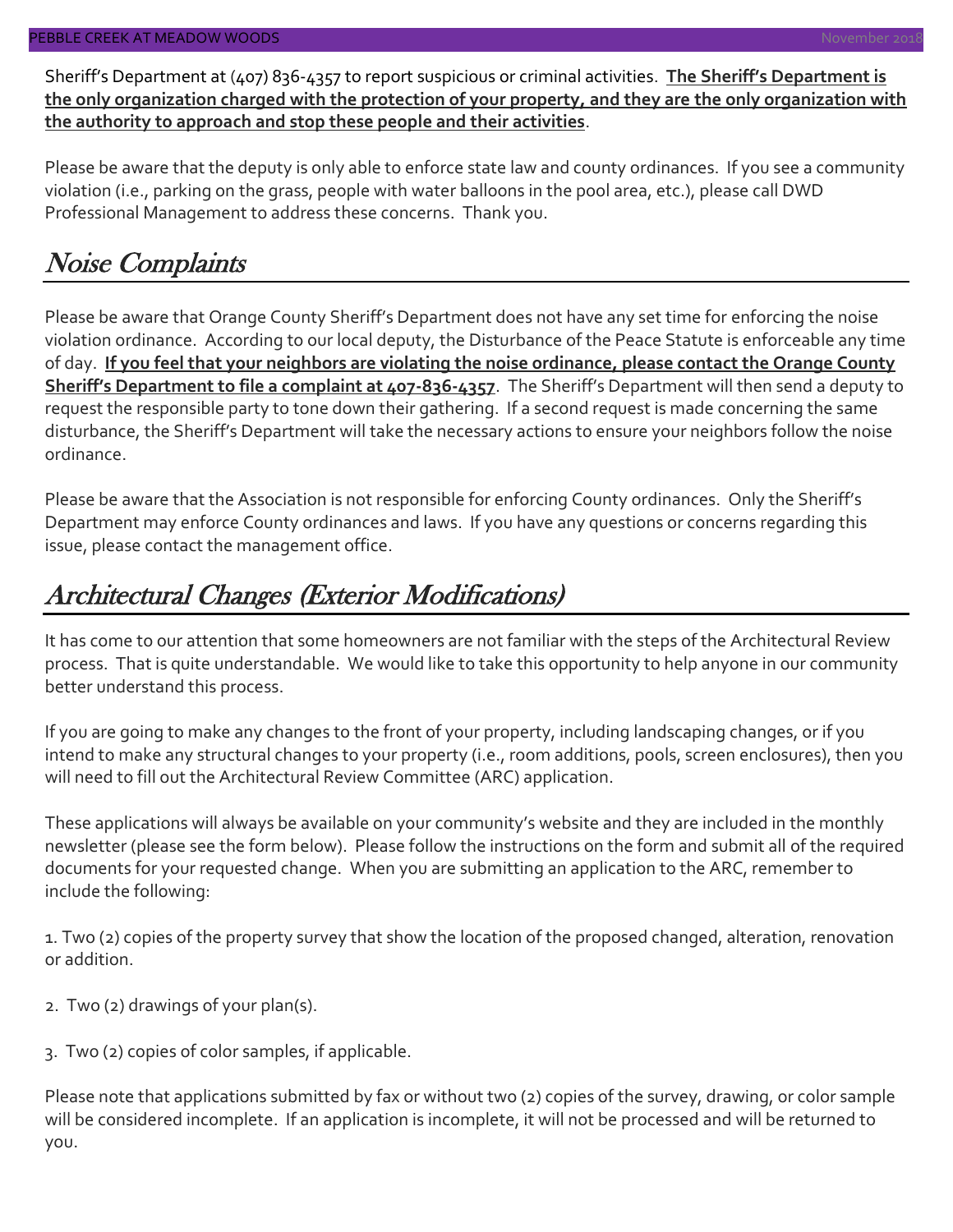If you have any questions, please call us at 407-251-2200, and we will be happy to assist you. Also note that management does NOT approve or deny any of these requests. We collect the applications and then submit them to the community's Architectural Review Committee (ARC). The ARC is a group of volunteer homeowners who review the applications and approve or deny the applications based on your community's written criteria (the architectural guidelines). Per Florida Statutes, this process may take up to 30 days.

As soon as the Committee makes a decision, we will mail you the letter of approval or denial. Please make sure you do not proceed with any improvements until you have heard from the Committee. I hope this helps everyone understand the Architectural Review process a little better. If this still leaves you with any questions, please feel free to contact our management office.

## Pool Rules

Please be advised that the pool closes at sundown every day. No unauthorized people may enter the pool after this time. Many people ask why the Association has chosen to close the pool at sundown. The answer is simple. **We did NOT choose this time**. The State of Florida decided this for us! *Since there is not enough light per State guidelines, we must close the pool when the sun goes down*.

Next, there is a list of pool rules located in the pool area. Please take a minute and review these rules. One of the most important rules is the age limit for use. If you are under the age limit, *you may NOT use the pool without a parent or guardian being present.* Accidental drowning in a swimming pool is a leading cause of death in Florida for children. Please be advised there are no lifeguards at the pool, and the maintenance personnel are *not* trained in CPR or pool safety. Failure to comply with the Pool Rules may also result in you being asked to leave the area.

Thank you for your cooperation with this matter. If you have any additional concerns or questions regarding this issue, please contact the management office.

### Please Lock Your Vehicles

Please make sure your vehicles are locked at night and all valuables that do not need to be in your vehicles are removed on a nightly basis. If you do notice someone looking in car windows, or trying to force open a car door, please call the Orange County Sheriff's Department at (407) 836-4357. Thank you.

### Feral or Unsupervised Animals

It has been brought to the attention of the Board that some of the residents are feeding the stray animals in the community or they are allowing their animals to roam outside without supervision. According to Orange County Animal Control anyone who feeds stray/feral animals is considered the owners of these animals and is responsible for them. Please follow all Orange County ordinances regarding feral animals and please supervise and leash all pets when they are outside of your home. Allowing pets to roam freely outside poses a danger to your pets as well as to people within the community. Thank you for your cooperation and understanding.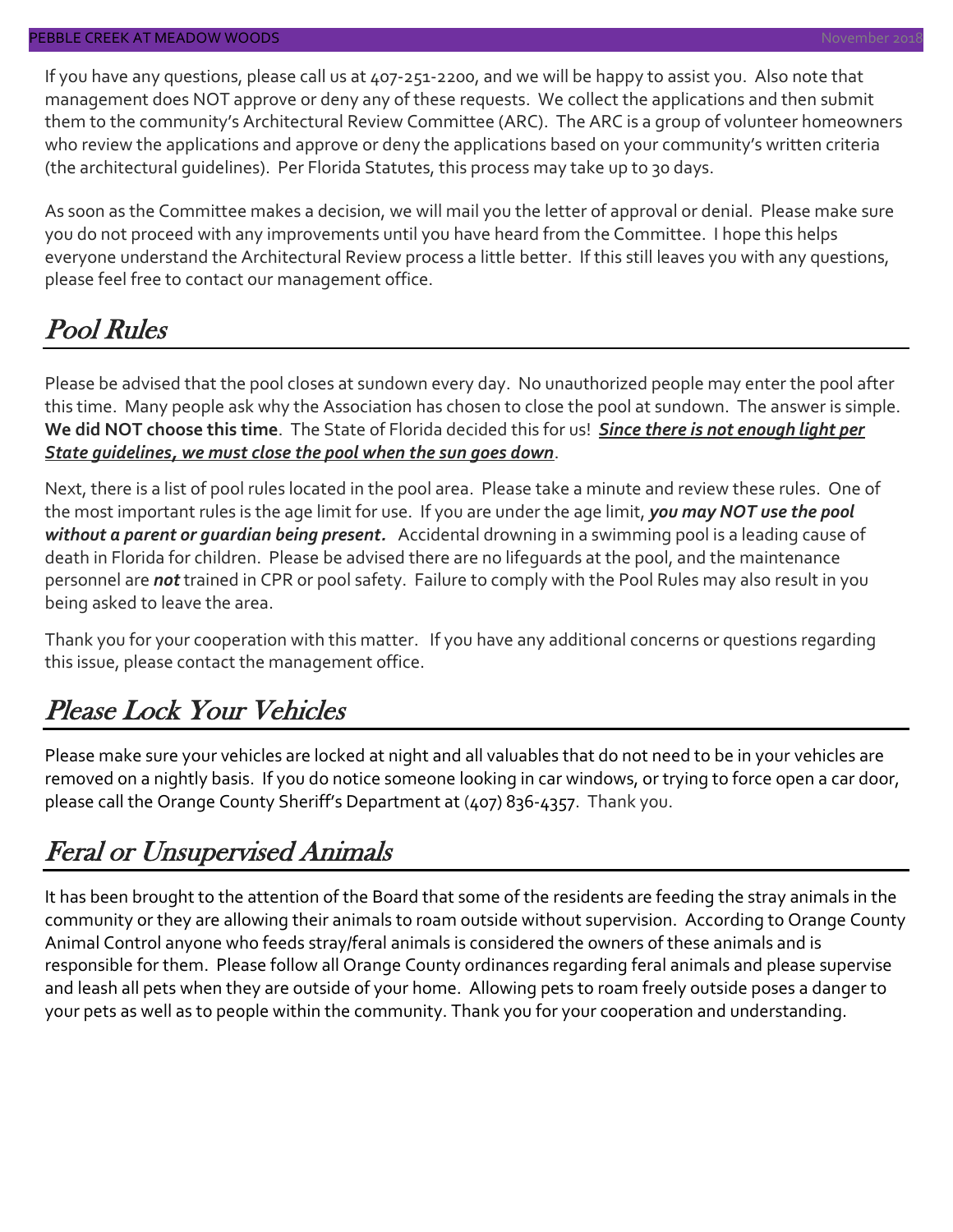#### Monthly Property Inspections

The community management company is tasked by the Board of Directors each month to complete an inspection of all properties within the community. Below is a list of some of the violations that they will be on the look-out for during these inspections:

- **1)** Lawns that need maintenance or full replacement (weeds, dead spots, irrigation issues, etc.)
- 2) Houses that may need pressure washing or painting. Please be aware if the paint looks faded over 50% of the visible structure, if the concrete blocks are showing through the paint over 10% of the visible structure, or if there are settling cracks throughout the home that require caulking, then we will ask for the homeowner to repaint the house
- 3) Roofs that need pressure washing.
- 4) Fences in need of cleaning and/or repair
- 5) Driveways that may need repairs or pressure washing
- 6) Weeds and grass in flower beds and missing mulch or stones in flower bed area
- 7) Roofs with mold or broken/missing shingles
- 8) Parking in the grass
- 9) Commercial vehicles, recreational vehicles, or trailers in driveways

The community management company's staff members will inspect each property from the road in a vehicle, and they will take pictures of any violations. They will not go onto your property to complete their inspection. Please be kind to the inspectors when they are completing their monthly inspections. The staff members will always identify themselves when approached if you have questions. However, please do not approach them in a hostile or negative manner. They are there to complete a job as directed by the Board of Directors and to help the community.

If the inspectors find any problems with the exterior of your home, the management company will send you a letter notifying you of the violation. If you receive a violation letter, please feel free to contact the management company via email or by phone if you have any questions or if you need more time to correct the area of concern. The management company will work with you to make the needed improvements. Communication is very important so we can work together to maintain and improve our property values. Thank you for your cooperation regarding these matters.

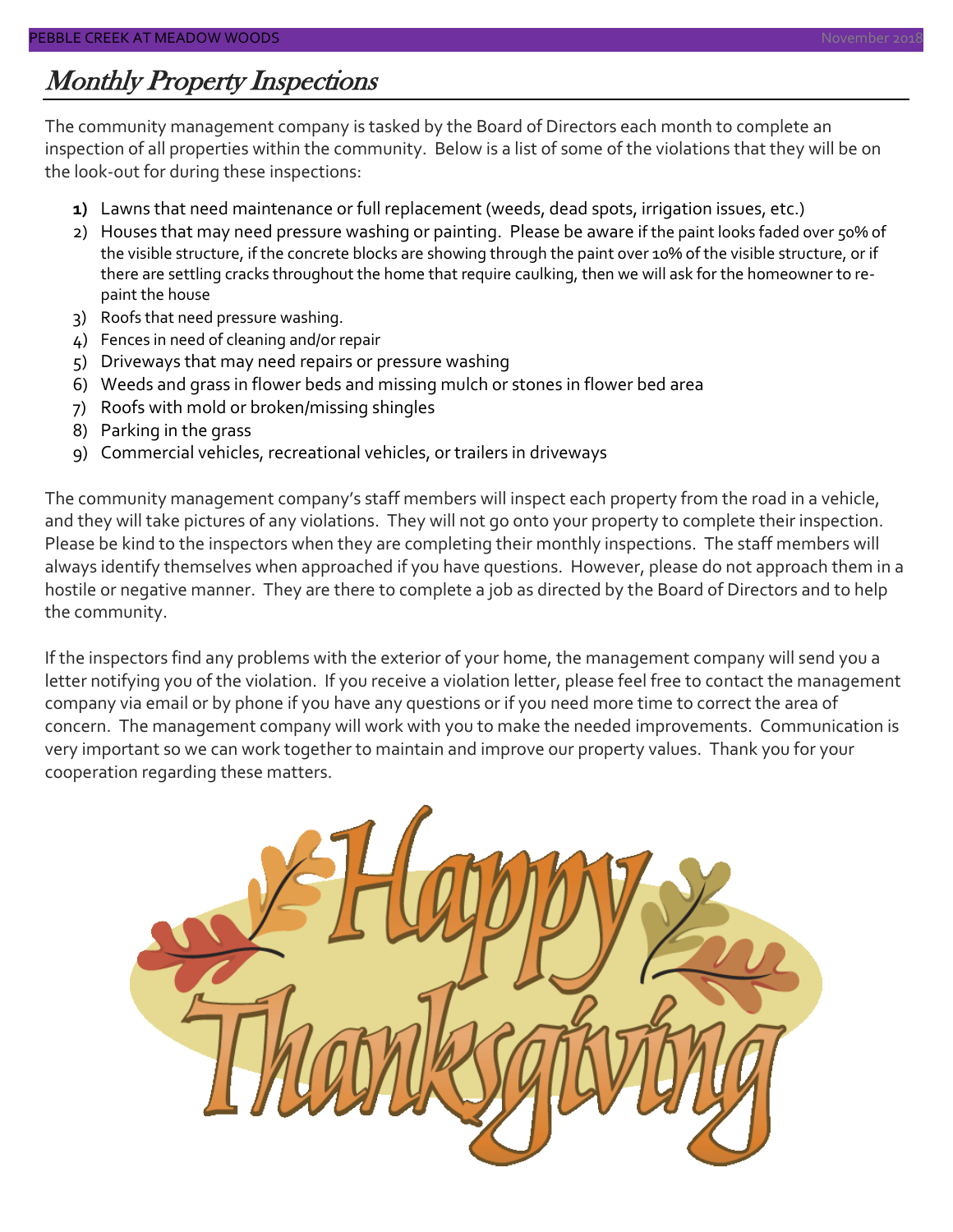#### **Emergency:**

| Fire, Police, Medical Emergency: | 911 |
|----------------------------------|-----|
|                                  |     |

#### **Law Enforcement:**

| Orange County Sheriff's Dept. (Non- | 407-836-4357 |
|-------------------------------------|--------------|
| Emergency):                         |              |
|                                     |              |
|                                     |              |

#### **Utilities:**

| Orange County Utilities: | 407-836-5515 |  |  |
|--------------------------|--------------|--|--|
|                          |              |  |  |

#### **Chamber of Commerce:**

| Orlando Chamber of Commerce: | 407-425-1234 |  |  |
|------------------------------|--------------|--|--|
|                              |              |  |  |
|                              |              |  |  |

#### **Miscellaneous:**

| Orange County Public Schools:                        | 407-317-3200 |
|------------------------------------------------------|--------------|
| Orange County Office of Emergency<br>Management:     | 407-836-9140 |
| Orange County Health Department:                     | 407-858-1400 |
| Florida Poison Information Center:                   | 800-222-1222 |
| Orange County Public Library:                        | 407-836-7390 |
| Social Security Administration:                      | 800-772-1213 |
| <b>Orange County</b><br>Voters' Registration Office: | 407-836-2070 |
| <b>Orange County Animal Services:</b>                | 407-836-3111 |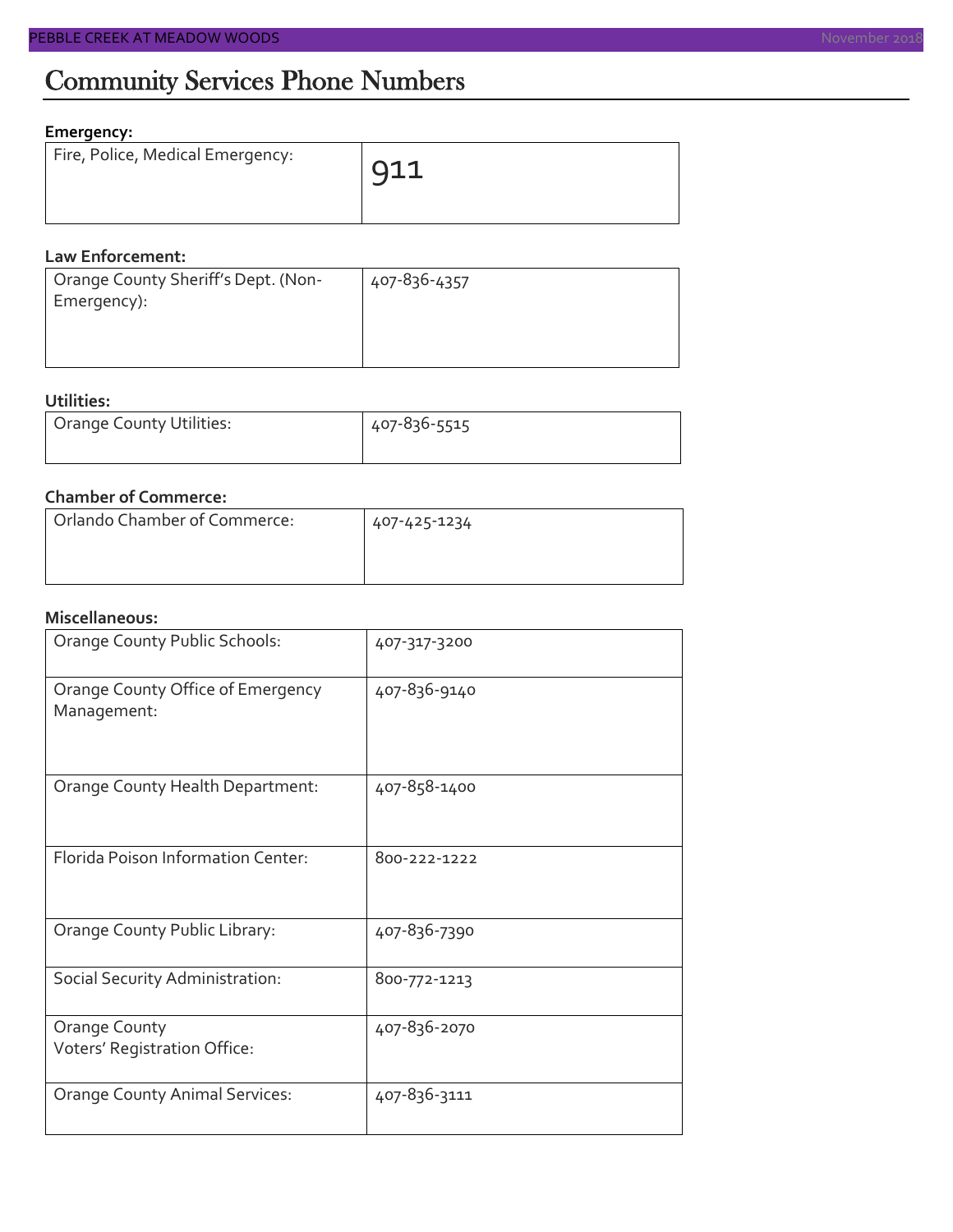#### **PEBBLE CREEK AT MEADOW WOODS HOMEOWNERS' ASSOCIATION, INC.** MAIL OR EMAIL FORM TO: 9419 Tradeport Drive, Orlando, FL 32827

PHONE: 407-251-2200 FAX: 800-759-1820 EMAIL: [info@dwdpm.com](mailto:info@dwdpm.com)

#### **ARCHITECTURAL REVIEW BOARD (ARB) APPLICATION**

|              | Tenant Name: The contract of the contract of the contract of the contract of the contract of the contract of the contract of the contract of the contract of the contract of the contract of the contract of the contract of t |                                                                                                                   |  |                                                                                                                                                                                                                                |  |
|--------------|--------------------------------------------------------------------------------------------------------------------------------------------------------------------------------------------------------------------------------|-------------------------------------------------------------------------------------------------------------------|--|--------------------------------------------------------------------------------------------------------------------------------------------------------------------------------------------------------------------------------|--|
|              |                                                                                                                                                                                                                                |                                                                                                                   |  |                                                                                                                                                                                                                                |  |
|              | Mailing Address: _____________                                                                                                                                                                                                 |                                                                                                                   |  |                                                                                                                                                                                                                                |  |
|              |                                                                                                                                                                                                                                |                                                                                                                   |  | E-mail: E-mail: E-mail: E-mail: E-mail: E-mail: E-mail: E-mail: E-mail: E-mail: E-mail: E-mail: E-mail: E-mail: E-mail: E-mail: E-mail: E-mail: E-mail: E-mail: E-mail: E-mail: E-mail: E-mail: E-mail: E-mail: E-mail: E-mail |  |
|              |                                                                                                                                                                                                                                |                                                                                                                   |  | In Accordance with the Declaration of Covenants, Conditions and Restrictions and the Association's Rule and Requlations, Installation                                                                                          |  |
|              | must conform to this approval and the Association's quidelines.                                                                                                                                                                |                                                                                                                   |  |                                                                                                                                                                                                                                |  |
|              |                                                                                                                                                                                                                                | I hereby request consent to make the following changes, alteration, renovations and /or additions to my property. |  |                                                                                                                                                                                                                                |  |
| ( ) Fence    |                                                                                                                                                                                                                                | () Swimming Pool () Lawn Ornament () Screen Enclosure                                                             |  | () Landscaping                                                                                                                                                                                                                 |  |
| () Patio     | ( ) Exterior Color                                                                                                                                                                                                             | () Lawn Replacement                                                                                               |  |                                                                                                                                                                                                                                |  |
| Description: |                                                                                                                                                                                                                                |                                                                                                                   |  |                                                                                                                                                                                                                                |  |

Attach two (2) copies of the property survey that shows the locations of the proposed change, alteration, renovation or addition.

\_\_\_\_\_\_\_\_\_\_\_\_\_\_\_\_\_\_\_\_\_\_\_\_\_\_\_\_\_\_\_\_\_\_\_\_\_\_\_\_\_\_\_\_\_\_\_\_\_\_\_\_\_\_\_\_\_\_\_\_\_\_\_\_\_\_\_\_\_\_\_\_\_\_\_\_\_\_\_\_\_\_\_\_\_\_\_\_\_\_\_

Attach two (2) drawings of your plan(s). Attach two (2) color samples, if applicable.

#### **NOTE: Applications submitted by fax or without two (2) copies of the survey, drawing, or color sample will be considered incomplete. If an application is incomplete, it will not be processed and will be returned to you.**

I hereby understand and agree to the following conditions.

- 1. No work will begin until written approval is received from the Association. You have 60 days from the approval date to complete the work. If not, then you must reapply for ARB approval.
- 2. All work will be done expeditiously once commenced and will be done in a professional manner by a licensed contractor or myself.
- 3. All work will be performed timely and in a manner that will minimize interference and inconvenience to other residents.
- 4. I assume all liability and will be responsible for any and all damages to other lots and/or common area, which may result from performance of this work.
- 5. I will be responsible for the conduct of all persons, agents, contractors, subcontractors and employees who are connected with this work.
- 6. I am responsible for complying with all applicable federal, state and local laws, codes, regulations and requirements in connection with this work. I will obtain any necessary governmental permits and approval for the work.
- 7. Upon receipt DWD Professional Management, LLC will forward the ARB Application to the Association. A decision by the Association may take up to 30 days. I will be notified in writing when the application is either approved or denied.

ALL HOMEOWNERS ARE RESPONSIBLE FOR FOLLOWING THE RULES AND GUIDELINES OF THEIR ASSOCIATION WHEN MAKING ANY EXTERIOR MODIFICATIONS.

Signature of Owner(s):  $\Box$ 

| <b>DO Not Write Below This Line</b> |             |                  |                 |  |  |
|-------------------------------------|-------------|------------------|-----------------|--|--|
| This Application is hereby:         | () Approved | Denied           |                 |  |  |
| <b>Comments:</b>                    |             |                  |                 |  |  |
| <b>Date Received</b>                |             | Mailed to Assoc. | Mailed to Owner |  |  |